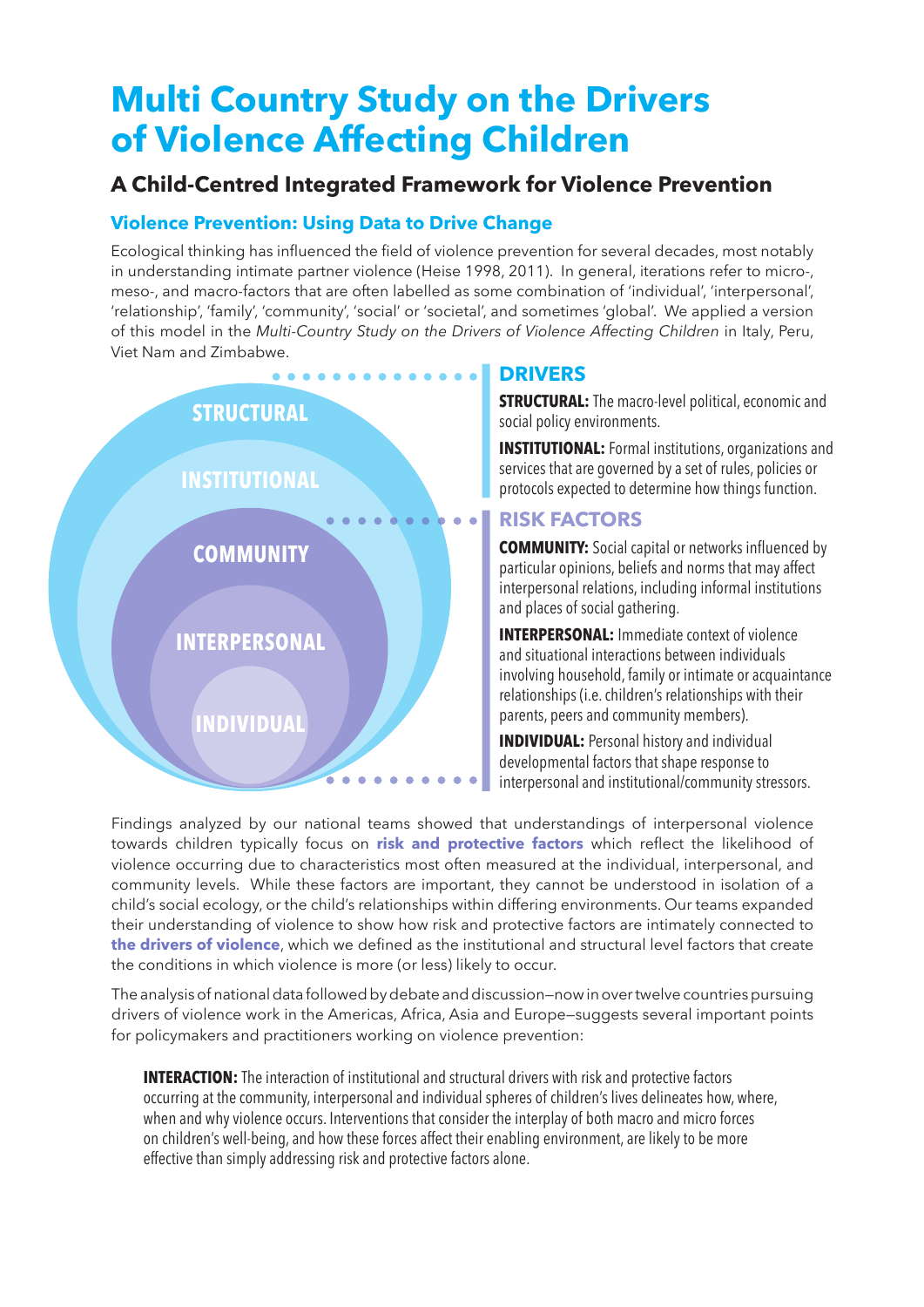**CHANGE:** Children's lives are highly dynamic and the social ecology in which they live, learn, play and often work is constantly changing. The predictive value of age and gender as risk and/or protective factors changes depending on a young person's stage of development, social context and other circumstances.

**COMPLEXITY:** Failing to account for this complexity—or the dynamic and constantly changing and/or overlapping domains that shape violence in children's lives—has created a fractured approach to violence prevention, with the tendency to develop interventions at one level, or in one place, without considering the critical contextual factors that determine if a child is safe from harm.

**How can we model this complex reality to produce improved knowledge, practice and policy within the field of violence prevention?**

#### **Reflecting and Revising:**

#### **An Integrated Framework for Addressing Violence Affecting Children**

A child-centered and integrated socio-ecological framework, builds on the work of several scholars and acknowledges that behavior is shaped by multiple, inter-related influences within multiple domains.<sup>1</sup> This child-centred framework is designed to assist practitioners to visualize how drivers and risk and protective factors interact within a child's social ecology. Importantly, it maintains the child (rather than 'the individual' representing a list of risk or protective factors) at the center—interacting, interfacing and overlapping with a variety of drivers, risk and protective factors throughout the lifespan.



Mapping national evidence—what we know about violence from surveys, research studies, servicebased data and other sources, including children's own understandings wherever possible— directly onto the framework helps visualize how a single type of violence is affected by a multitude of factors.

1We fully acknowledge that Bronfenbrenner's (1979, 2005) model of hierarchically nested ecosystems is not new and that many scholars have acknowledged that human behavior is shaped by multiple, inter-related influences on multiple levels, and has been applied to complex issues such as child abuse (Belsky 1980), sexual coercion (Brown 1995), gender-based violence (Heise 1998), and application of social norms theory to gender-based violence (Heise and Cislaghi 2016).